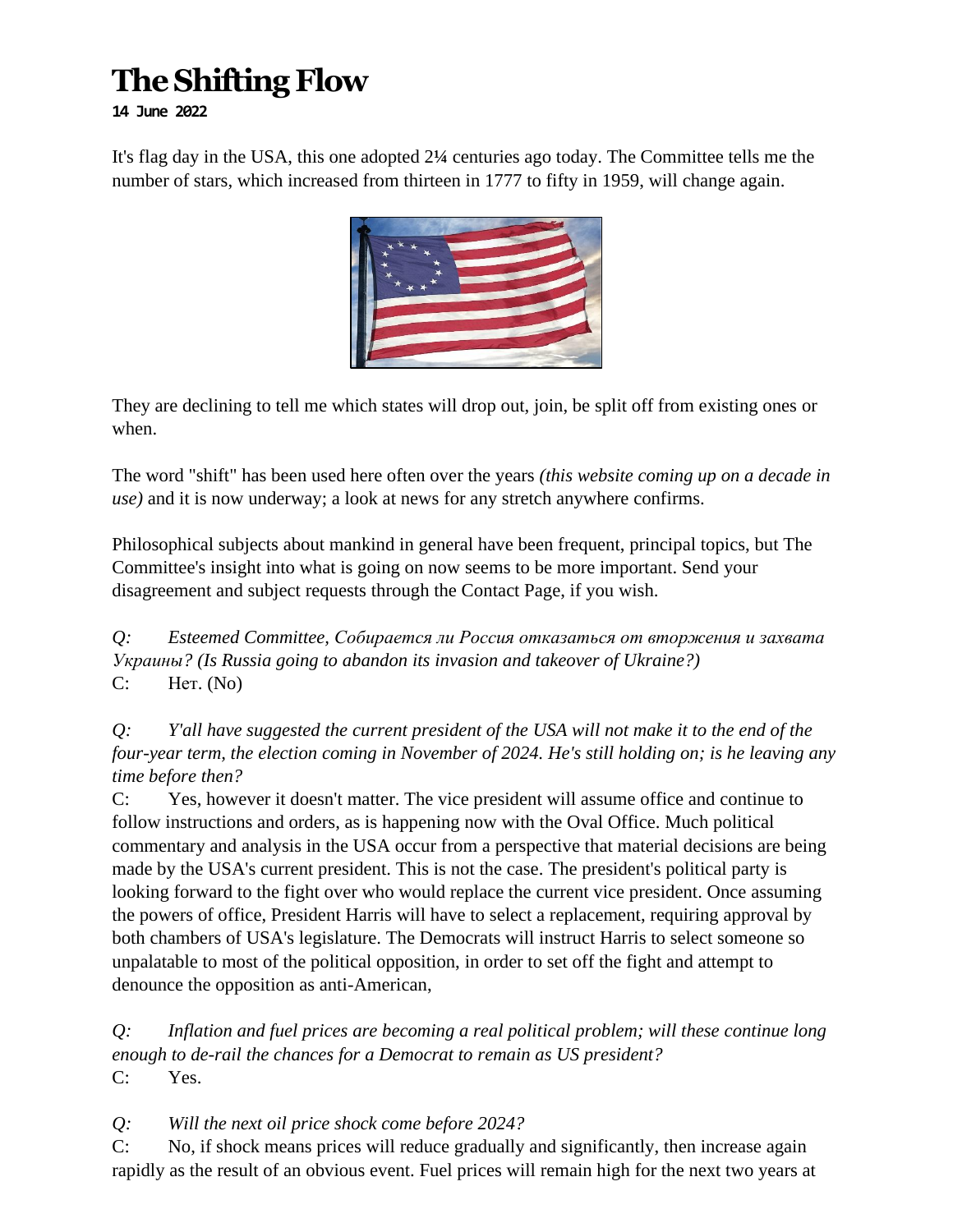least.

*Q: How about price inflation, when will it subside?*

C: It will not. Intervention into the economy will be attempted. The stated objective will be to lower inflation however this will not work, it never does. The true effect will be to lessen the effect of inflation on the majority of citizens; however these interferences will fuel thus perpetuate inflation.

*Q: How much closer is the European Union to breaking up?*

C: As close as a currency crisis.

*Q: How has the Greek debt crisis been stopped? It's disappeared from the news for some time now.*

C: Money printing.

*Q: Is the recent chatter about monkeypox meaningful? Is there going to be an epidemic?* C: Double no.

*Q: Is the coronavirus pandemic finished?*

C: Yes, newly arising cases reported are the endemic nature of the virus. It will become a permanent but not significant part of the viral population affecting mankind.

*Q: Earthquakes, volcanic eruptions and glacier melts are coming in bigger ways?* C: Yes.

*Q: Are such events now happening, part of The Shift?*

C: Yes.

*Q: Is alien extraterrestrial revelation coming along in year 2022 in a bigger and new way not already seen?*

C: No, however this will occur in 2023. Mankind has grown distracted from the topic, frustrated that more and better thrills have not been offered. As has been explained by you through channeling with visitors to Earth and by us, mankind must vote by a majority to have direct contact with alien extraterrestrial visitors, for human elected leaders to be bypassed. This is not close to happening; human perceptions of alien extraterrestrials remain as they have been inculcated into the population; a different form of zombie apocalypse, for entertainment purposes.

*Q: Have birth rates begun declining because of energy forces coming from outside the solar system?*

C: Yes.

*Q: Will nation by nation or region by region comparisons reveal this?*

C: No, because birth rates remain close to or at levels common to the latter half of the twentieth century, in many populations. Birth rates have declined sharply however, in Europe and North America, migration legal and illegal occurring to fill the shortfalls in labor. The hidden controlling powers like this, encourage and direct it. An aging population dependent upon younger workers fits their plans well.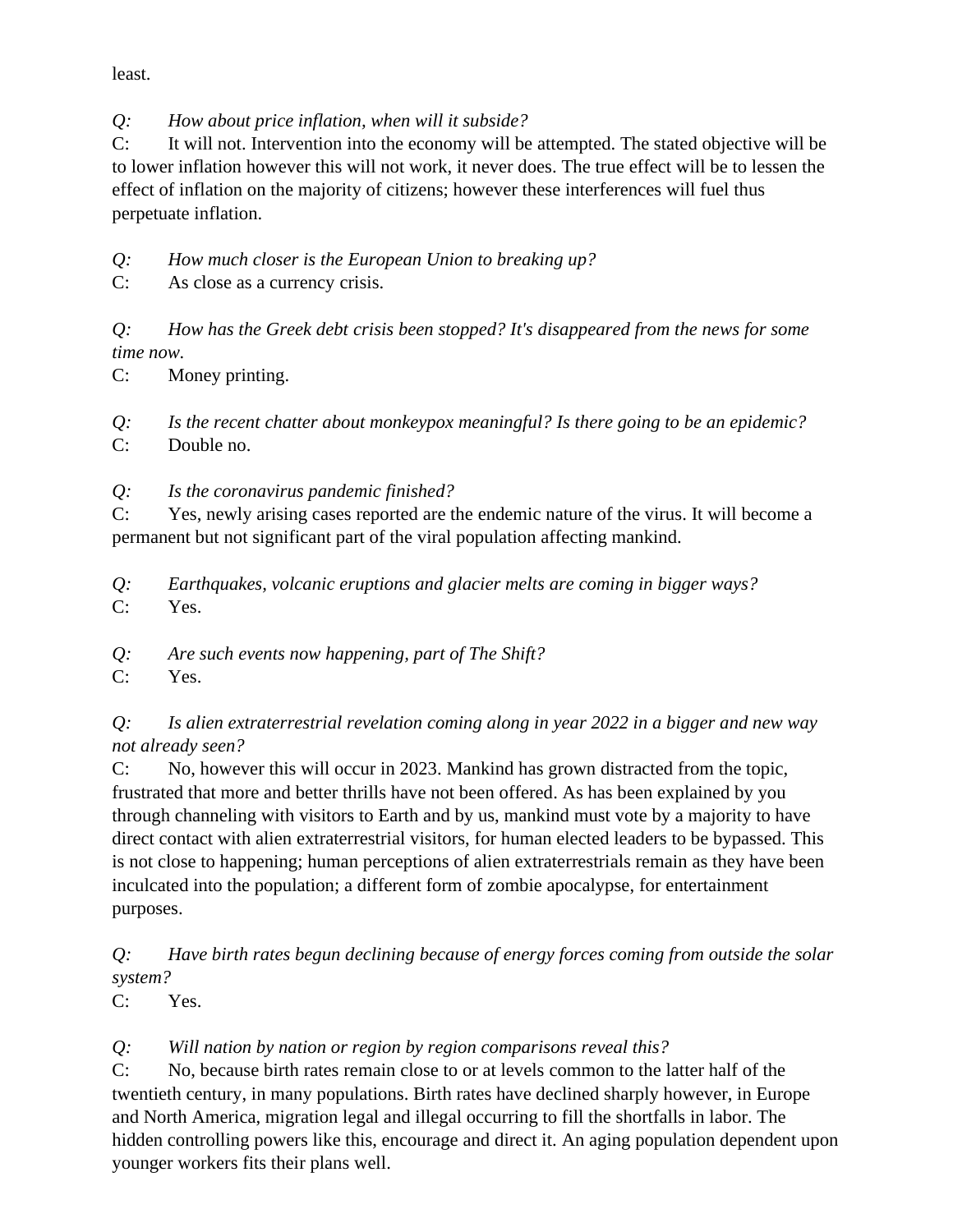*Q: It could be argued that births and marriage have both declined sharply because of social factors.*

C: Yes, but not only. Consider that social factors you mention, are unconscious life plans made as part of the greater trend intended for mankind, and these are energetic also.

*Q: Considering I'm either approaching or have already passed the ¾ mark of my own Earth stay (which suggests I'd be leaving around 2045 but I'll try for more) I am extremely intrigued as to what the upcoming two decades offer, as far as human reactions, decisions and general behavior.*

C: You will be in an ongoing position to offer advice and counsel and will derive great satisfaction from doing it. Your hobby as you call it, will not be seen as one by nearly anyone who becomes familiar with what you have offered.

## *Q: Are navigation problems for aircraft coming before or after air travel is reduced because of fuel prices?*

C: After but before again. Fuel prices are about to cause a reduction in air travel, which is still enjoying a rebound from the pandemic restrictions. This recovery will not last, however the gradual return to temporarily low fuel prices will cause an accompanying temporary increase in travel, before satellites and air navigation are affected.

*Q: I cannot say for other nations or regions, but the USA seems to be struggling through opposition between the woke or progressive ideologies and what are deemed more traditional. LGBTQ concerns, racism, feminism, violence, crime, law enforcement as compared to heterosexual marriage, childbearing, and the list of opposing issues, all goes on at length. How much of this is the typical social change which is constant in human societies and how much of it is engineered distraction designed to extend political power?*

C: About half of each.

*Q: How much of this is driven by the HCP crowd?*

C: Nearly all of it however the effects have been successful in training a material segment of the population to embrace and support the ideas the HCPs have intentionally planted, especially in the media and the press.

*Q: The HCPs are generally in favor of or opposed to popular social themes running through movies, television and the news?*

C: Neither, they are interested in power and control over the populace. This is achieved with newness; the shiny object is what grabs attention. What is known and accepted cannot be made very brilliant; what is new always attracts attention better.

*Q: This seems to have gone to the extreme, where seemingly intelligent people give interviews with a straight face saying men can become pregnant and have abortions. What is really going on?*

C: You are being distracted.

- *Q: Don't the HCPs already hold enough authority & influence?*
- C: The power hungry cannot be satisfied, only curtailed.
- *Q: What are the true downsides to mankind which would result from HCP dominance?*
- C: Loss of freedom.